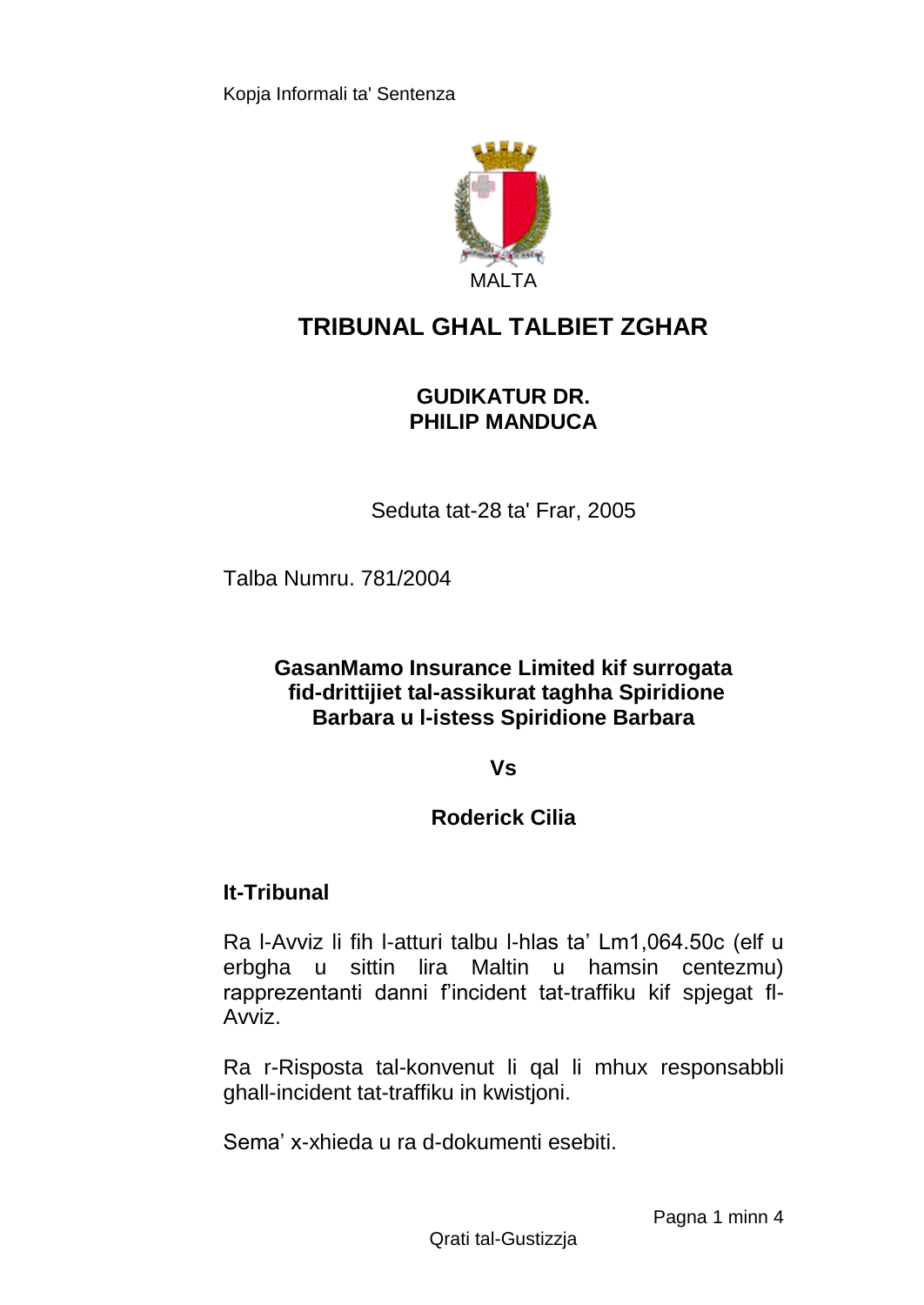Kopja Informali ta' Sentenza

Ra li fir-*Road Accident Report* gie miktub li l-attur qal:

"He was proceeding along Tal-Barrani Road, Zejtun coming from the direction of Tarxien towards Bir id-Deheb on the outer lane of the road, as he reached the curve of the road vehicle FBH 131 which was in front of his vehicle on the inner lane side its driver lost the control of his vehicle collided on his left front part with this consequently his vehicle dashed into the rubble wall."

Il-konvenut qal:

"He was proceeding along Tal-Barrani Road, Zejtun from the direction of Tarxien towards Bir id-Deheb on the outside lane of the road as he was going to approach Vjal 25 ta' Novembru, Zejtun he observed an unknown vehicle emerged from said road as he was at the curve of the road. As he applied the brake and all of a sudden his vehicle was hit on its rear part of his vehicle by vehicle reg JAD 798 and consequently of this he hit his head with the stearing and lost control of his vehicle and collided into an electric pole and finished on the other side of the road…"

Meta xehed f'din il-kawza l-attur qal li waqt li kien qieghed isuq ra l-vettura tal-konvenut tiskiddja u kif wasal mieghu sab il-konvenut jiskiddja f'nofs it-triq. Il-konvenut tah daqqa go quddiem tal-karozza u b'rizultat ta' din id-daqqa baqa' sejjer ghal gol-hajt. Il-konvenut kien quddiemu qabel il-habta, hu kien ghaddej bil-mod. L-attur qal *"jiena hassejt li l-karozza ta' Cilia bdiet timxi fid-direzzjoni tieghi u cjoe' lura"*. L-attur qal li malli ra l-vettura tal-konvenut hu bbrejkja izda ma rnexxielux jieqaf.

Il-konvenut hekk iddiskriva l-incident meta xehed quddiem dan it-Tribunal:

"Jiena kont fuq in-naha ta' barra tat-triq, jiena rajt il-karozzi qieghdin fl-i*stop sign* taz-Zejtun u allura jiena naqqast ilgas u bdejt innaqqas l-i*speed*, hassejt daqqa fuq wara talkarozza tieghi u tlift il-kontroll tal-vettura. Jiena bdejt innaqqas l-i*speed* ghax kelli karozzi quddiemi. Dawn ilkarozzi kienu fis-*side street* izda quddiemi. Jiena ma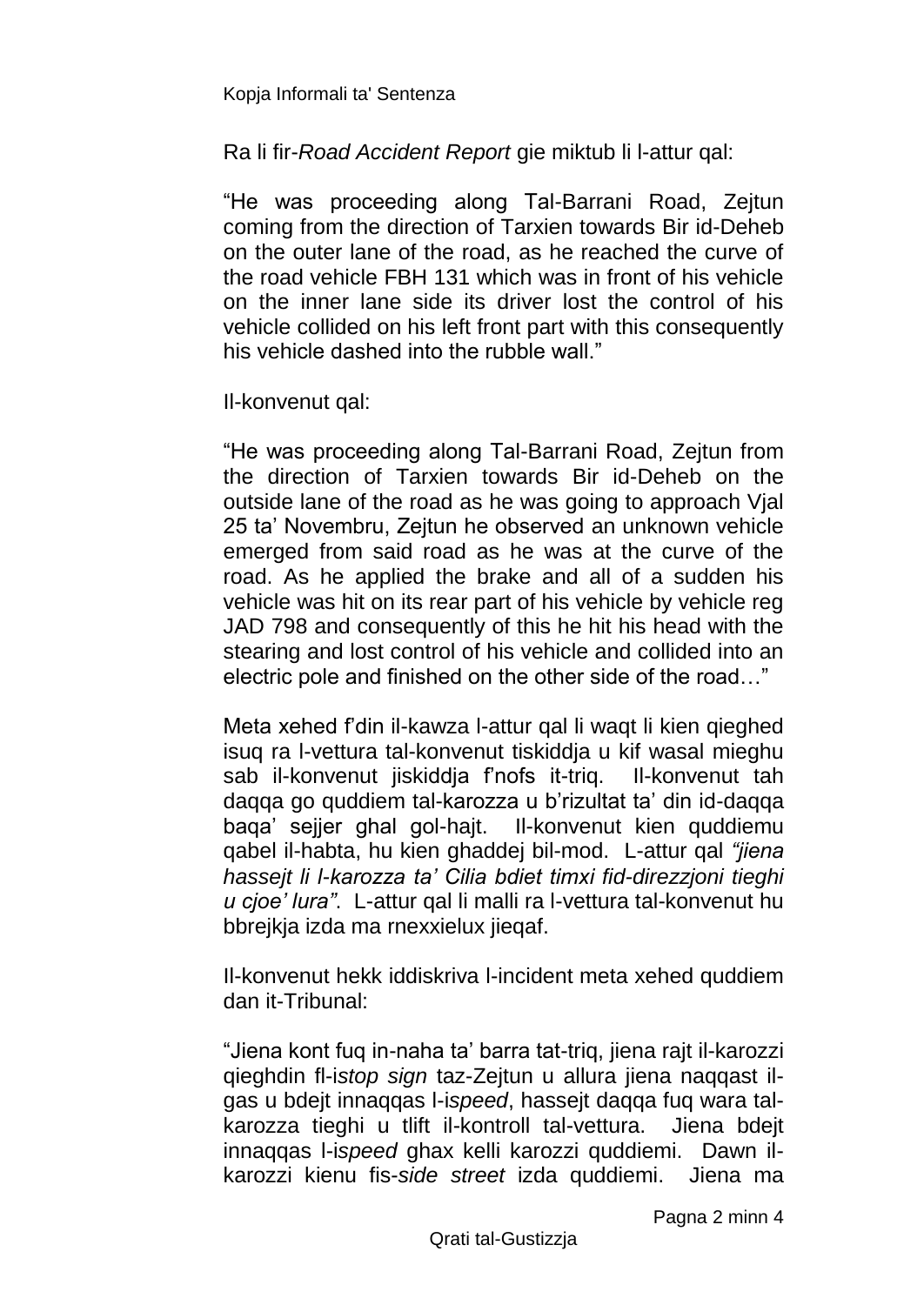Kopja Informali ta' Sentenza

kontx naf jekk dawn kienux se jaqsmu jew se jibqghu fli*stop sign*."

Fil-kontro-ezami l-konvenut qal li fit-triq taz-Zejtun ma kienx ra karozza li kienet harget. Il-konvenut qal li kien ghaddej bi *speed* normali.

## **Ikkunsidra**

Li skond il-konvenut kien b'rizultat tad-daqqa fuq wara li qala' li hu baqa sejjer ghal gol-arblu. Illi skond l-attur lincident gara ghaliex il-konvenut beda jiskiddja u saret ilhabta.

Illi fir-*Road Accident Report* gie ddikjarat li l-konvenut kellu hsara fuq il-*left front part and side* filwaqt li l-attur kellu hsara fil-*left front part, left side and roof*.

Illi skond ir-rapport tal-pulizija ezatt wara l-incident ilkonvenut qal li *"he observed an unknown vehicle emerged from said road"* minhabba dan il-konvenut ghafas il-*brake* u ntlaqat fuq wara.

Meta xehed il-konvenut qal li hu ra l-karozzi wieqfin u ghalhekk applika l-*brake* u dak il-hin hass daqqa fuq wara.

Illi l-attur jghid li kien qieghed isuq u ra li l-konvenut beda jiskiddja u b'rizultat ta' dan grat il-habta.

Skond ir-rapport tal-pulizija l-attur kellu hsara fuq il-*left front part, left all side and on its roof* filwaqt li l-konvenut kellu hsara fuq il-*left front part and side*.

Hemm ghalhekk zewg fatturi ta' certu mportanza kontra lverzjoni li ta l-konvenut. L-ewwel li meta tkellem malpulizija ezatt wara l-incident hu qal li harget karozza millgenb u t-tieni ghaliex il-pulizija ma rrimarka ebda hsara fuq wara tal-vettura tal-konvenut.

Skond l-attur il-vettura tal-konvenut kienet fuq l-*inner lane* u dan tilef il-kontroll u habtet fix-xellug tal-vettura tieghu.